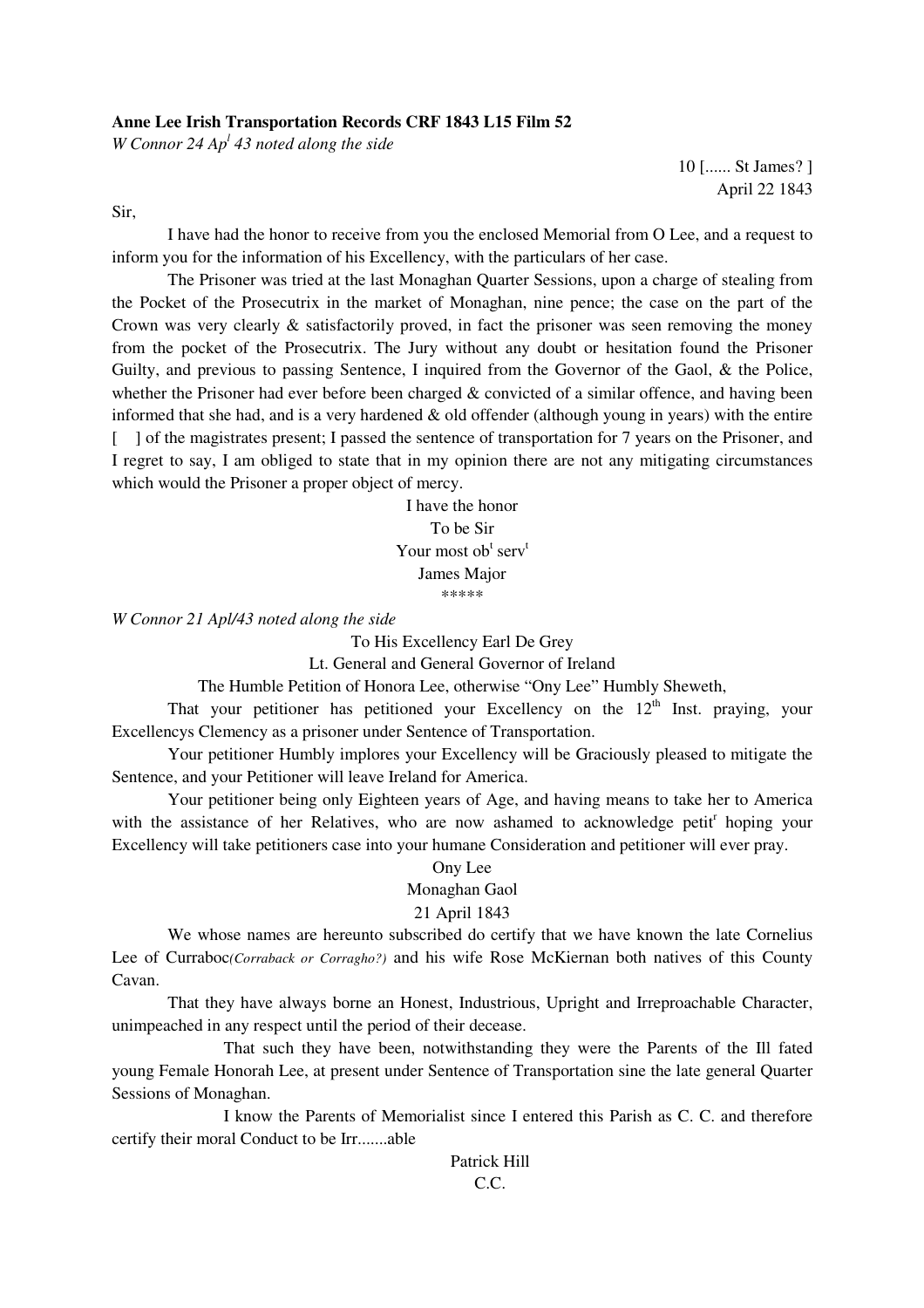#### Lavy (*Lavey*)

From my knowledge of the Rev<sup>d</sup> Pat<sup>k</sup> Hill Roman Catholic Clergyman of Lavy parish I [am persuaded?] that he  $w<sup>d</sup>$  not have signed the above Certificate if had not been deserved.

I.L. Dickson Vicar of Lavy Lavy C [....] April 18<sup>th</sup> 1843.

\*\*\*\*\* *File Name*  L 15 1843 Anne lee Stealing  $7$  yrs  $t^n$ The law must take its course Ap<sup>1</sup> 25/ 1843 initials

*Envelope*  His Excellency Earl De Grey Lord Lieutenant Ireland Castle Dublin

\*\*\*\*\*

*Stamped Chief Secretary's Office Dublin 43 Ap<sup>l</sup> 26 W Connor noted along the side.* 

> Monaghan  $24^{\text{th}}$  April 1843

Sir

 With respect to the petition of Anne Lee referred for my report, I have the Honor to state for the information of his Excellency the Lord Lieutenant, that the allegations contained in it, as to the circumstances of her Trial, are untrue, as when arraigned she appeared perfectly sober, and I repeatedly informed her that she might postpone her Trial but she declined doing do – with reference to the statement as to her name I beg to refer to the enclosed Report of the Governor of Monaghan Gaol, to whom I applied on that point as she had been three times before in his Custody.

> I have the honor To be Sir Your Ob<sup>t</sup> Serv<sup>t</sup> Signature Clerk of the peace Co<sup>y</sup> Monaghan

To Edward Lucas Esq<sup>re</sup> etc etc etc Dublin Castle

\*\*\*\*\*

Dr Sir, In Answer to the other [.... I beg Leave to state for the information of the Clark of the peace that the prisoner thereon nam<sup>d</sup> viz Anne Lee always was committed and answered to the Name of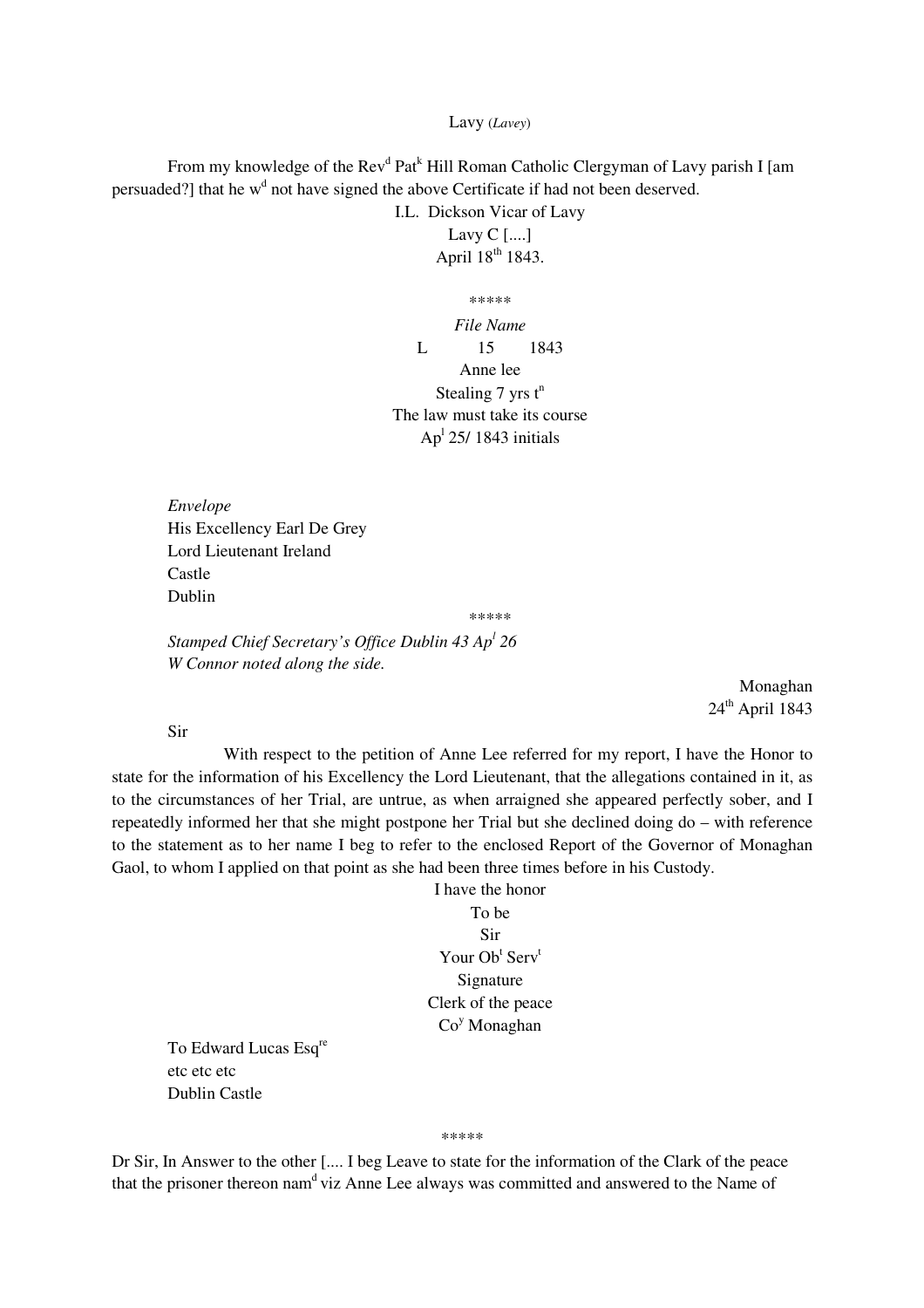Anne Lee which was three or four times But her Present [ lawer?] wanted to change the name Thinking it may Be the means of Having her Sentence Mitigated, But a Worse Character has Never Came across me during my time of being Governor of this Gaol which is 20 years.

> I am Sir Your Ob<sup>t</sup> Serv<sup>t</sup> In Rowland Gov<sup>r</sup> of the gaol of Monaghan

> > \*\*\*\*\*

John Rowland Esq<sup>re</sup> Gov<sup>r</sup> Prison Monaghan

> Monaghan  $17<sup>th</sup>$  April

#### Dear Sir

 You will have the goodness to say for the information of the Clerk of the peace, by what Christian Name the prisoner convicted & sentenced to Transportation at the last Quarter Sessions of this town as "Anne Lee" has been committed for Trial, and whether she answered to this or what other name at anytime while in your Custody

| Yours truly |  |
|-------------|--|
| ? Mitchell  |  |

 $Mr J<sup>n</sup> Rowland$ 

\*\*\*\*\*

*Stamped Chief Secretary's Office Dublin 43 Apl 26 W Connor 12 Apl/43 noted along the side* 

# To His Excellency Earl De Grey Lt. General and General Governor of Ireland

The Humble Petition of Honora Lee, a prisoner in the gaol of Monaghan under Sentence of 7 years

## transportation.

### Humbly Sheweth

That your petitioner was arrested after one o'clock, and transported before four o'clock the same day; and your petitioner in a state of consciousness at the time petitioner was put on trial, as your petitioner was quite tipsy being under the influence of whiskey which was perceived by Several persons in Court and particularly by one of the Grand Jury - Mr Wm Quinn of Rooskey Barracks Monaghan who is well known to the Clerk of the peace, otherwise your petitioner would have the assistance of a professional man to defend her, or would have postponed her trial to next assizes.

 Your petitioner prays your Excellencys Clemency under the circumstances and the [privilege?] of the British Laws [*blotted word*] of not posting a prisoner on trial while in a state of intoxication.

 Your petitioner was in the market of Monaghan on the same day when Head Constable Brady threatened to send petitioner over the water before night, and while petitioner was on trial Said Constable Brady was Buzzing to the Clerk of the peace against petitioner who conveyed the impression to the Barrister. Your petitioner was taken on Suspicion only as a woman said she was told that her pocket was picked, and your petitioner having Eight pence in Copper the woman said one of